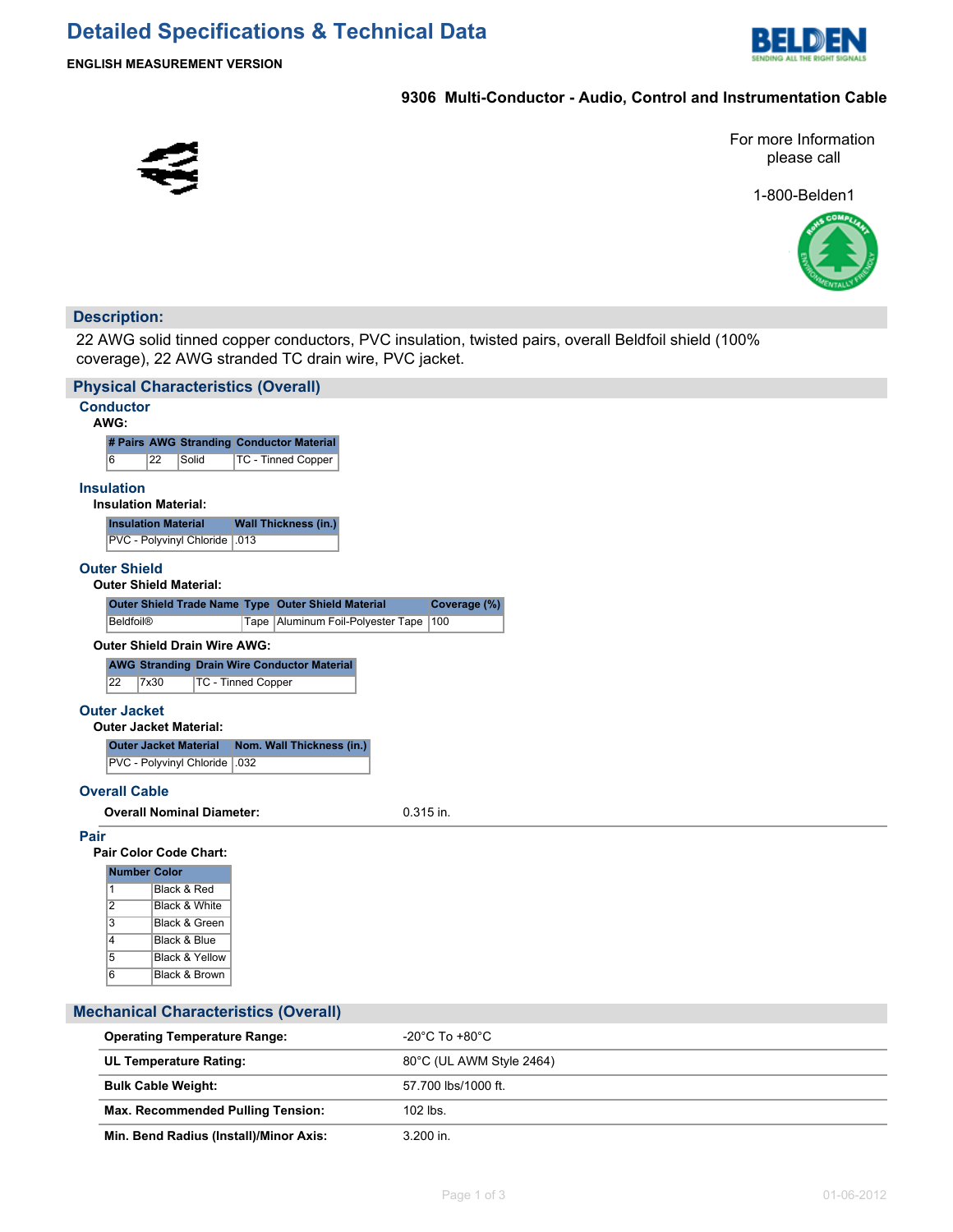# **Detailed Specifications & Technical Data**



## **9306 Multi-Conductor - Audio, Control and Instrumentation Cable**

| <b>Applicable Specifications and Agency Compliance (Overall)</b>                                                                                                        |                            |  |  |  |  |
|-------------------------------------------------------------------------------------------------------------------------------------------------------------------------|----------------------------|--|--|--|--|
| <b>Applicable Standards &amp; Environmental Programs</b>                                                                                                                |                            |  |  |  |  |
| NEC/(UL) Specification:                                                                                                                                                 | <b>CMG</b>                 |  |  |  |  |
| <b>CEC/C(UL) Specification:</b>                                                                                                                                         | <b>CMG</b>                 |  |  |  |  |
| <b>AWM Specification:</b>                                                                                                                                               | UL Style 2464 (300 V 80°C) |  |  |  |  |
| <b>EU CE Mark:</b>                                                                                                                                                      | Yes                        |  |  |  |  |
| EU Directive 2000/53/EC (ELV):                                                                                                                                          | Yes                        |  |  |  |  |
| EU Directive 2002/95/EC (RoHS):                                                                                                                                         | Yes                        |  |  |  |  |
| EU RoHS Compliance Date (mm/dd/yyyy):                                                                                                                                   | 04/01/2005                 |  |  |  |  |
| EU Directive 2002/96/EC (WEEE):                                                                                                                                         | Yes                        |  |  |  |  |
| EU Directive 2003/11/EC (BFR):                                                                                                                                          | Yes                        |  |  |  |  |
| CA Prop 65 (CJ for Wire & Cable):                                                                                                                                       | Yes                        |  |  |  |  |
| MII Order #39 (China RoHS):                                                                                                                                             | Yes                        |  |  |  |  |
| <b>Flame Test</b>                                                                                                                                                       |                            |  |  |  |  |
| <b>UL Flame Test:</b>                                                                                                                                                   | UL1685 FT4 Loading         |  |  |  |  |
| C(UL) Flame Test:                                                                                                                                                       | FT4                        |  |  |  |  |
| <b>Plenum/Non-Plenum</b>                                                                                                                                                |                            |  |  |  |  |
| Plenum (Y/N):                                                                                                                                                           | No                         |  |  |  |  |
| <b>Electrical Characteristics (Overall)</b>                                                                                                                             |                            |  |  |  |  |
| Nom. Inductance:<br>Inductance (µH/ft)<br>0.2                                                                                                                           |                            |  |  |  |  |
| Nom. Capacitance Conductor to Shield:<br>Capacitance (pF/ft)<br>50                                                                                                      |                            |  |  |  |  |
| Nom. Capacitance Conductor to Conductor:<br>Capacitance (pF/ft)<br>35                                                                                                   |                            |  |  |  |  |
| Nom. Conductor DC Resistance:<br>DCR @ 20°C (Ohm/1000 ft)<br>16.5                                                                                                       |                            |  |  |  |  |
| <b>Nominal Outer Shield DC Resistance:</b><br>DCR @ 20°C (Ohm/1000 ft)<br>12.5                                                                                          |                            |  |  |  |  |
| Max. Operating Voltage - UL:<br><b>Voltage</b><br>300 V RMS (UL AWM Style 2464)<br><b>Max. Recommended Current:</b><br><b>Current</b><br>2.04 Amps per conductor @ 25°C |                            |  |  |  |  |
| <b>Related Documents:</b>                                                                                                                                               |                            |  |  |  |  |

No related documents are available for this product

#### **Put Ups and Colors:**

| Item »                 | <b>Putup</b>     | Shin<br><b>Weight</b> | olor,         | <b>Notes</b> | Desc<br>lter          |
|------------------------|------------------|-----------------------|---------------|--------------|-----------------------|
| 0601000<br>  Q3NF<br>. | ,000<br>$-$<br>. | 162 000 L B<br>.      | <b>CHROME</b> | ◡            | PR SHLD PVC<br>$\sim$ |